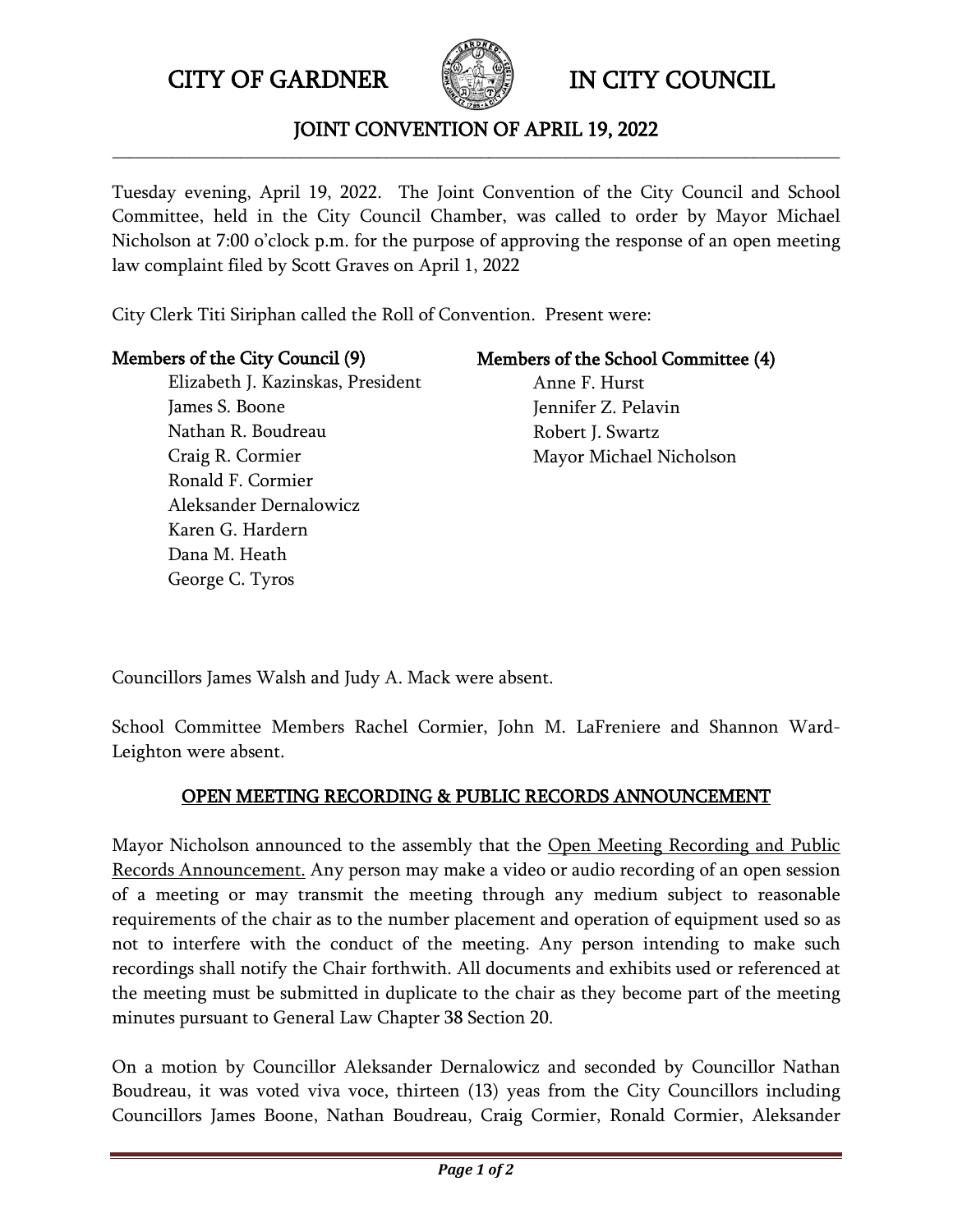CITY OF GARDNER **IN CITY COUNCIL** 



## JOINT CONVENTION OF APRIL 19, 2022 **\_\_\_\_\_\_\_\_\_\_\_\_\_\_\_\_\_\_\_\_\_\_\_\_\_\_\_\_\_\_\_\_\_\_\_\_\_\_\_\_\_\_\_\_\_\_\_\_\_\_\_\_\_\_\_\_\_\_\_\_\_\_\_\_\_\_\_\_\_\_\_\_\_\_\_\_\_\_\_\_\_\_\_\_\_**

Dernalowicz, Karen Hardern, Dana Heath, Elizabeth Kazinskas, and George Tyros; and School Committee Member Michael Nicholson, Anne F. Hurst, Jennifer Z. Pelavin, and Robert Swartz to accept the draft response that was included in this evenings packet and send the response to the open meeting law complaint filed by Scott Graves on April 1, 2022.

On a motion by Aleksander Dernalowicz and seconded by Councillor Nathan Boudreau, it was voted viva voce to adjourn at 7:02 p.m.

Accepted by the City Council: June 21, 2022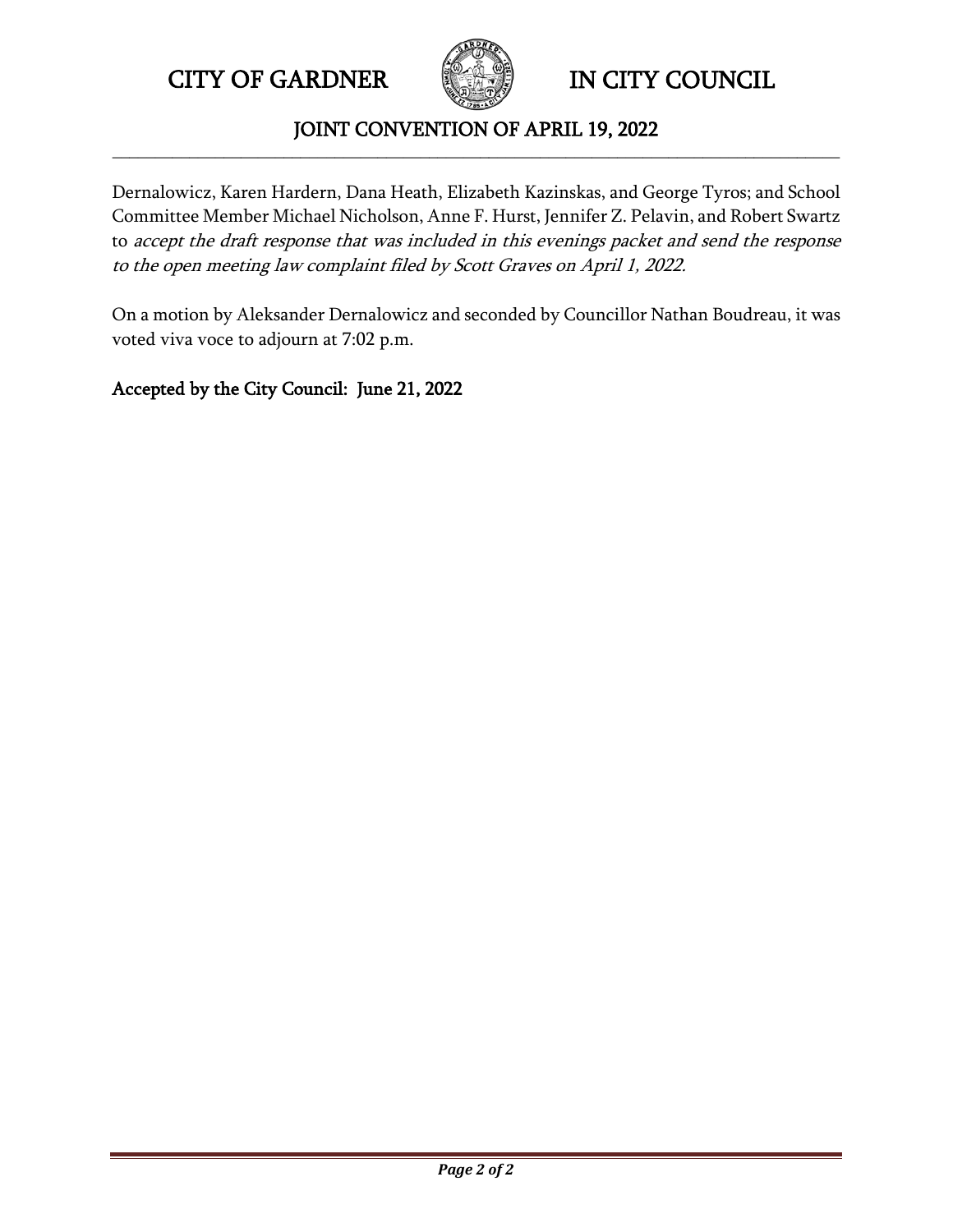# [INSERT LETTER HEAD WHEN FINALIZED BY VOTE OF JOINT CONVENTION]

## [INSERT DATE OF VOTE TAKEN BY JOINT CONVENTION]

**Scott Graves** 69 Lakeview Dr Gardner, MA 01440

RE: Response to Open Meeting Law Complaint, Filed 4/1/2022

Dear Mr. Graves,

The Joint Convention is in receipt of an Open Meeting Law complaint submitted by you on April  $1<sup>st</sup>$ , 2022. (Attached hereto as Exhibit A).

In this complaint you allege the following occurred:

- 1. A member or members shared their opinions about several aspects of the two City elections (the two matters within the public body's jurisdiction) in group emails, with a quorum of members, outside of a duly-noticed and open public meeting;
- 2. On March 18, 2022, a member of the public body shared her own opinions about the matters within the public body's jurisdiction in group emails, amongst a quorum of members, without notice to the Citizens, and not in the open;
- 3. On March 18, 2022, the public body made material decisions (through one member, as discussed below) about the matters pending within its jurisdiction, and it did this without notice to the public, and not in the open;
- 4. On March 18, 2022, the public body made a determination (through one member, as discussed below) that the public body's final resolution of the one pending matter within its jurisdiction did not "need" (her word) to take place at a duly-noticed and open public meeting, and the public body made this decision without notice to the Citizens, and not in the open;
- 5. On March 18, 2022, the public body made a determination (through one member, as discussed below) that the one pending matter within its jurisdiction, the giving away of the two years remaining in Boone's term, was dispositively resolved, and it did this without notice to the Citizens, and not in the open; and
- 6. That the public notice for the meeting did not comply with the Open Meeting Law.
- 7. The supporting documents of the meeting packet constituted a sharing of opinion.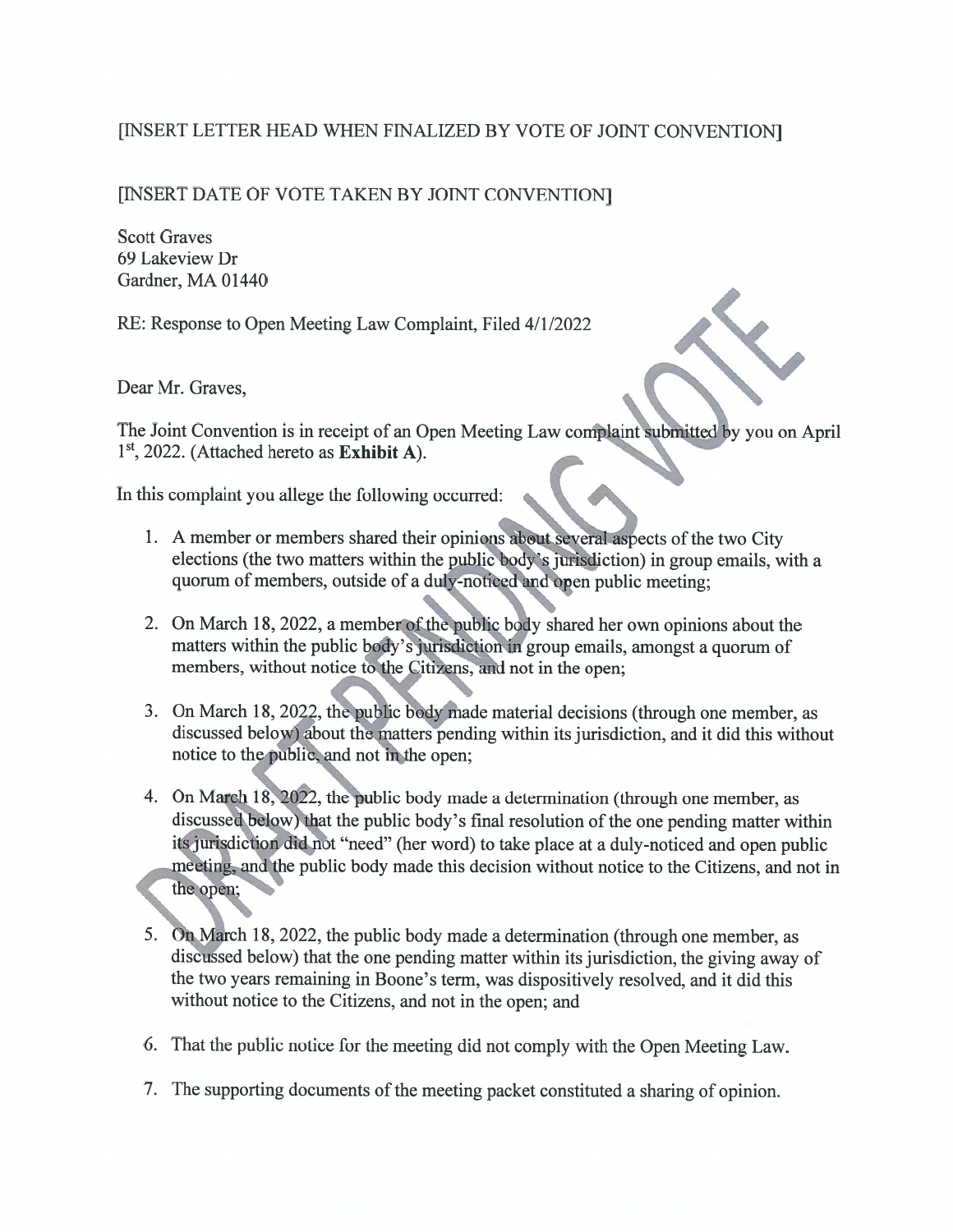Our responses to these allegations are as follows:

- 1. There are no emails between a quorum of members of neither the full Joint Convention nor either of the bodies that make up the joint convention in which any opinion was shared prior to the Joint Convention being called to order. The only emails that were sent were sent prior to the meeting to a quorum of members of the meeting was the City Clerk and the Superintendent's Secretary sending the meeting packet to the City Council and School Committee respectively.
- 2. It is assumed that your second allegation relates to an email sent by Council President Elizabeth Kazinskas on Friday, March 18, 2022 at 3:05 PM. (Attached hereto as Exhibit B). In this email, Council President Kazinskas provided statements of facts about events that had occurred. Since all required documents had been received and a response submitted by Monty Tech, the simple fact that there would be no need to convene a Joint Convention was mentioned. No opinion was shared in this email. It was a simple statement of facts and not a deliberation.
- 3. There is no Open Meeting Law violation associated with your third allegation, as there was no material decision made. The Joint Convention had met to appoint individuals to the Monty Tech School Committee. Whereas Monty Tech had received all necessary documentation from the two individuals appointed by the City of Gardner to their School Committee, there would be no business should a joint convention convene.
- 4. There is no Open Meeting Law violation associated with your third allegation. Please see the reasoning provided for item 3.
- There is no Open Meeting Law violation associated with your third allegation. Please see 5. the reasoning provided for item 3.
- 6. In order to interpret the Open Meeting Law's requirements for public meeting postings, the Attorney General's Office has issued the following guidance:

# WHAT INFORMATION MUST MEETING NOTICES CONTAIN?

Meeting notices must be posted in a legible, easily understandable format: contain the date, time, and place of the meeting; and list all topics that the chair reasonably anticipates, 48 hours in advance, will be discussed at the meeting. The list of topics must be sufficiently specific to reasonably inform the public of the issues to be discussed at the meeting. Where there are no anticipated topics for discussion in open session other than the procedural requirements for convening an executive session, the public body should list "open session" as a topic, in addition to the executive session, so the public is aware that it has the opportunity to attend and learn the basis for the executive session.

Meeting notices must also indicate the date and time that the notice was posted, either on the notice itself or in a document or website accompanying the notice. If a notice is revised, the revised notice must also